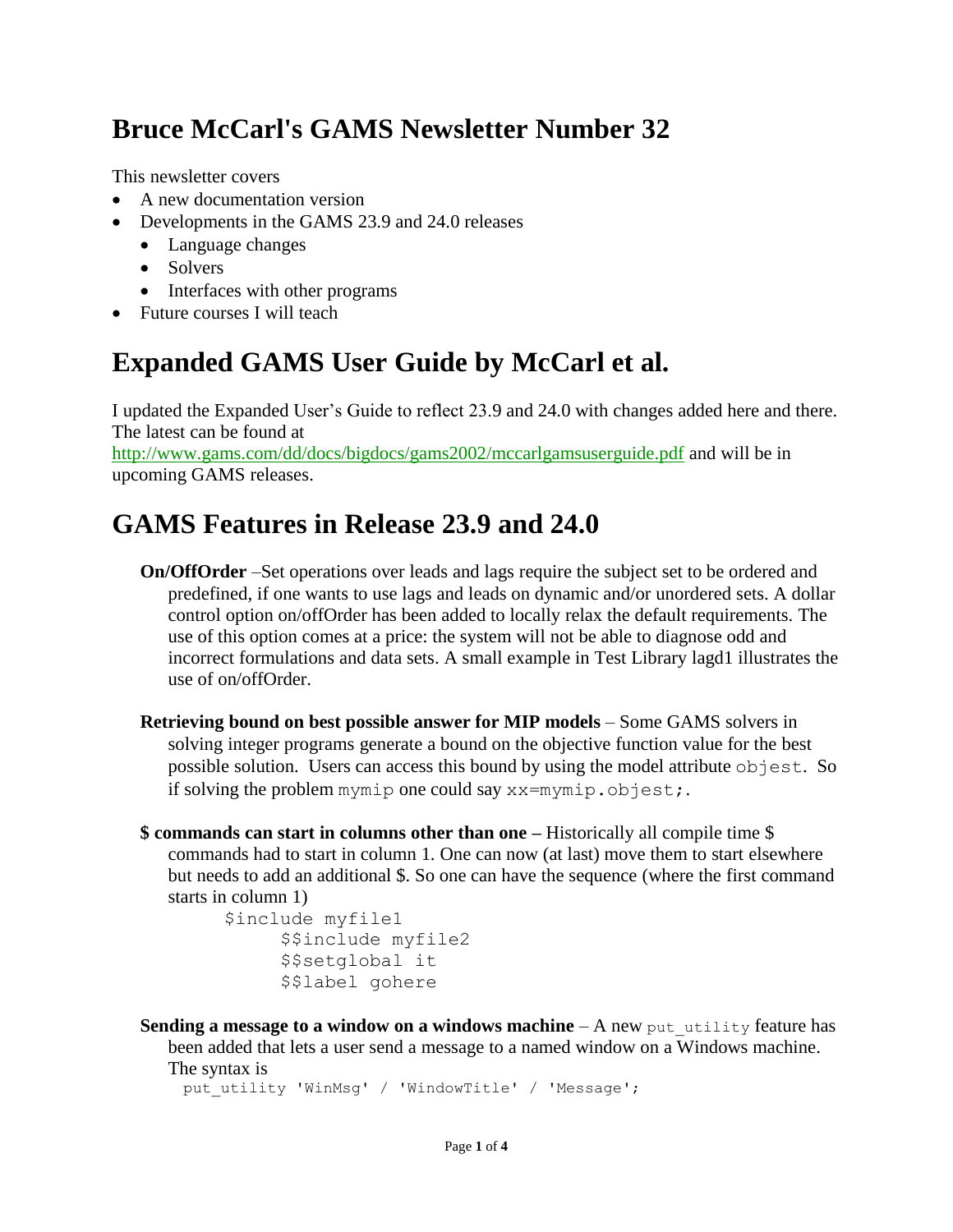Now we need a way to form a text variable to send somewhere (Yes I know you can awkwardly do that through put utility).

**Identifying File differences** - The IDE has now an integrated Text differ feature that will compare two text files and report on any found differences. For now this is done through the GAMSIDE file menu using the feature Diff Textfiles. In the near future this will move to the Utilities menu and will also remember the names of previous file comparisons (the release notes indicate this has happened but it has not in any release available as of this writing).

**Using xlsb files in GDXXRW –** GDXXRW now can work with files with the Excel Binary Workbook files (file extension .xlsb).

**Dumping GAMS data to other GAMS files or a CSV** – GDXDUMP can take the symbols in a GDX file and write them into file that is formatted either

- As txt in GAMS readable commands that can be used in subsequent GAMS runs or
- As a CSV file.

The information that GDXDUMP will write in the output file is

- Data for a selected set, parameter, variable or equation (under all three of the output options when a specific item is named using the SYMB option)
- Data for all sets, parameters, variables and equations (Under *normal* option when the SYMB is not used)
- Data on solution items (variables and equations) formatted in a fashion suitable for import as a basis in another GAMS program using the GAMSBAS format where the marginals and levels are output (as discussed in the Expanded GAMS user guide under the heading *Advanced basis formation in GAMS* and also in the writeup for the now obsolete GAMSBAS solver in

*<http://agecon2.tamu.edu/people/faculty/mccarl-bruce/papers/550.pdf>* ).

There are some peculiarities in the GDXDUMP. Namely

- Under the *CSV* format it only creates output when a symbol is selected using the SYMB syntax.
- Under the *CSV* format when the requested symbol is a variable or an equation one only gets the level values not the marginal, under the other formats one gets all items.
- Under the *gamsbas* format one gets all variables and equations when the SYMB syntax is **not** used.
- More options are available and are described in the gdxutils.pdf writeup as accessible at <http://www.gams.com/dd/docs/tools/gdxutils.pdf> or through the GAMSIDE help under docs and tools
- An example exercising this is

execute 'gams agreste gdx=junk'

- execute 'gdxdump junk format=CSV output=filecsv.csv symb=llab'
- execute 'gdxdump junk format=CSV output=filecsv2.csv symb=xcrop'
- execute 'gdxdump junk format=CSV output=filecsv3.csv symb=landb'
- execute 'gdxdump junk format=gamsbas output=filegamsbas.gms symb=xcrop'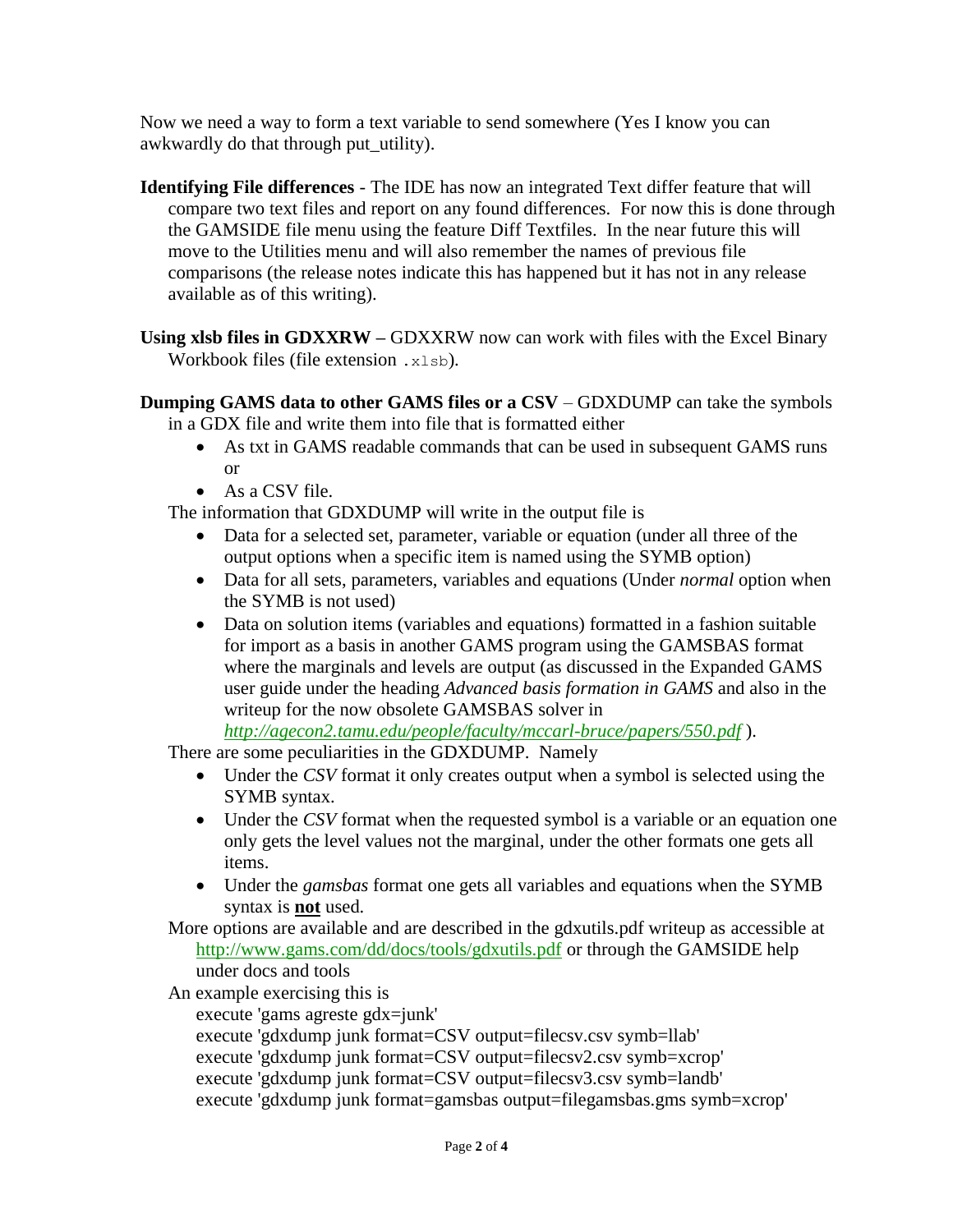execute 'gdxdump junk format=gamsbas output=filegamsbas2.gms' execute 'gdxdump junk output=filenormal.gms symb=llab' execute 'gdxdump junk format=normal output=filenormal1.gms symb=xcrop' execute 'gdxdump junk output=filenormal2.gms symb=landb' execute 'gdxdump junk output=fileall.gms'

#### **Solvers**

- S**olver Manual has been split into two parts**: *I The Commercial Solvers* and *II The Free Solvers*. Printed versions of the manual will only contain part I. The on-line/PDF version has both parts available.
- **New libraries** are included for BARON, BONMIN, CBC, CONOPT, COUENNE, CPLEX, GLOMIQO , GUROBI, SCIP, LINDO, MOSEK, OPTIMIZATION SERVICES, OS, SCIP, SNOPT, SOPLEX, and XPRESS
- **A new LP solver** is included named SULUM that is a high performance simplex based optimizer for Linear Programming Problems and is documented in the commercial solver part of the Solver manual.
- **Solvers with new features -** BARON**,** CBC, CPLEX, GLOMIQO, GUROBI, SCIP and XPRESS all seem to have the largest changes in terms of new features.

### **Interfaces with External programs**

Developments have occurred regarding a number of ways GAMS interfaces with external programs. Several categories are discussed below

- **API**s GAMS provides several API's that allow interfaces to and from other applications. These permit exchanges of input data and model results with and in-memory representation of the data in the GAMS program. They also permit one to create and run GAMS models plus manipulate GAMS options. Furthermore, they introduce a way to efficiently solve a sequence of closely related models. There are Java, Python and .NET versions. These versions are documented in: [GAMS Java API,](file:///C:/GAMS/win64/24.0/docs/api/GAMS_java.pdf) [Javadoc version,](file:///C:/GAMS/win64/24.0/apifiles/Java/api/javadoc/index.html) [GAMS](file:///C:/GAMS/win64/24.0/docs/api/GAMS_python.pdf)  [Python API,](file:///C:/GAMS/win64/24.0/docs/api/GAMS_python.pdf) and [GAMS .NET API.](file:///C:/GAMS/win64/24.0/docs/api/GAMS.net4.chm) These documents reside in the /docs/API subdirectory of the GAMS system directory or can be accessed through the IDE help under Docs then API. In addition to these APIs, there exist more technical, lower level APIs that permit access to GAMS information from the programming languages **C**, C++, C#, Delphi, Fortran, Java, Python, and Visual Basic. These are overviewed with examples in [GAMSx API,](http://www.gams.com/dd/docs/api/expert-level/gamsxqdrep.html) [GDX API,](http://www.gams.com/dd/docs/api/expert-level/gdxqdrep.html) and [Option API.](http://www.gams.com/dd/docs/api/expert-level/optqdrep.html) Additional information for GDX interfacing is available in CHM and PDF forms under the GAMSIDE help under API and EXPERT-LEVEL.
- **Interfacing with the R language** -- A suite of utilities has been released to import export data from R and allow R to call GAMS. The utilities are called GDXRRW. In turn R users can employ the visualization and other operational capabilities of R to GAMS data directly within an executing R program. The suite is described in the [GDXRRW Wiki](http://support.gams.com/doku.php?id=gdxrrw:interfacing_gams_and_r) and some of the capabilities are illustrated in

[http://www.gams.com/presentations/informs2013\\_gdxrrw.pdf](http://www.gams.com/presentations/informs2012_gdxrrw.pdf) plus at <http://www3.lei.wur.nl/gamstools/R%20for%20Gams%20Users.docx>*.*